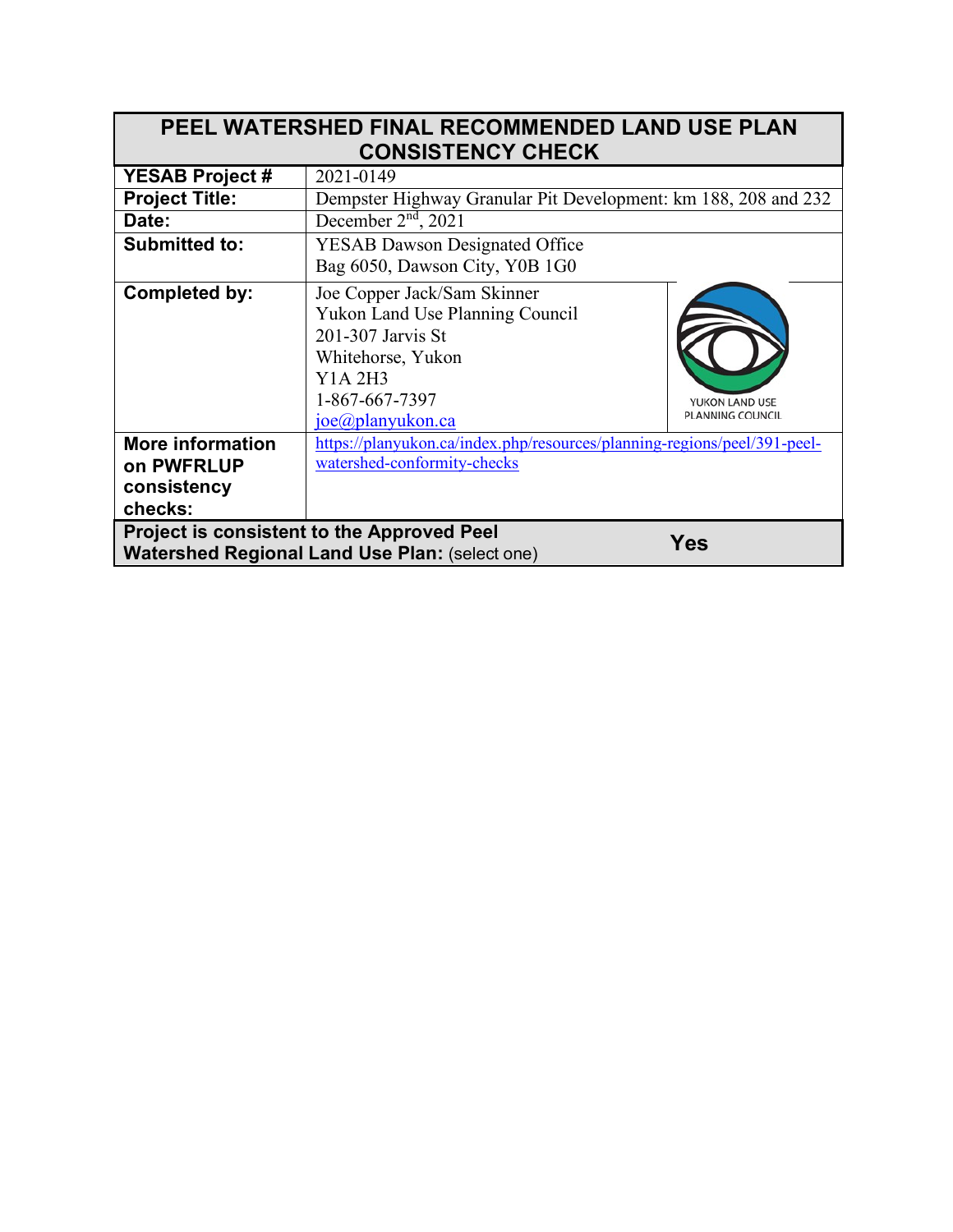## **Background Information and Conformity Check Analysis**

| Affected Landscape Management Unit (LMU)(s):<br>Map 2 and Section 5                                                                                                                                   |                     |                  |                     |                         |                     |                     |                          |                         |                            |
|-------------------------------------------------------------------------------------------------------------------------------------------------------------------------------------------------------|---------------------|------------------|---------------------|-------------------------|---------------------|---------------------|--------------------------|-------------------------|----------------------------|
|                                                                                                                                                                                                       | LM Unit #<br>3      |                  | LMU Name:           |                         | Central Ogilvie     |                     |                          |                         |                            |
| Zoning:<br><b>IMA Zone III</b>                                                                                                                                                                        |                     | Land Owner:      |                     | YG                      |                     |                     |                          |                         |                            |
| LM Unit #<br>5                                                                                                                                                                                        |                     | <b>LMU Name:</b> |                     | <b>Blackstone River</b> |                     |                     |                          |                         |                            |
|                                                                                                                                                                                                       | Zoning:             |                  | <b>IMA Zone III</b> | Land Owner:<br>YG       |                     |                     |                          |                         |                            |
| Landscape Disturbance Indicators*:<br>Surface Disturbance (ha):                                                                                                                                       |                     |                  |                     |                         |                     |                     |                          |                         |                            |
| LMU                                                                                                                                                                                                   | Cautionary<br>Level |                  | Critical<br>Level   | *Current<br>est. Level  | Project<br>Estimate |                     | Total<br>Estimate        | Notification<br>Rqr'd** | <b>Parties</b><br>Notified |
| $\overline{3}$                                                                                                                                                                                        | 1379                |                  | 1838                | Not yet<br>provided     |                     | $\sim$ 39.5         | Not<br>determined        | N <sub>o</sub>          | N <sub>o</sub>             |
| 5                                                                                                                                                                                                     | 1346                |                  | 1795                | Not yet<br>provided     |                     |                     | <b>Not</b><br>determined | No                      | N <sub>o</sub>             |
| Linear Disturbance (km):                                                                                                                                                                              |                     |                  |                     |                         |                     |                     |                          |                         |                            |
| LMU                                                                                                                                                                                                   | Cautionary<br>Level |                  | Critical<br>Level   | *Current<br>est. Level  |                     | Project<br>Estimate | Total<br>Estimate        | Notification<br>Rqr'd** | <b>Parties</b><br>Notified |
| $\overline{3}$                                                                                                                                                                                        | 1379                |                  | 1838                | Not yet<br>provided     | ~10.5               |                     | Not<br>determined        | N <sub>o</sub>          | N <sub>o</sub>             |
| 5                                                                                                                                                                                                     | 1346                |                  | 1795                | Not yet<br>provided     |                     |                     | <b>Not</b><br>determined | No                      | No                         |
| *Current estimated cumulative effects levels are to be provided by the Plan Parties.<br>** The YLUPC shall notify the Parties prior to submitting the conformity check to YESAB if they are concerned |                     |                  |                     |                         |                     |                     |                          |                         |                            |

cautionary or critical levels may be reached.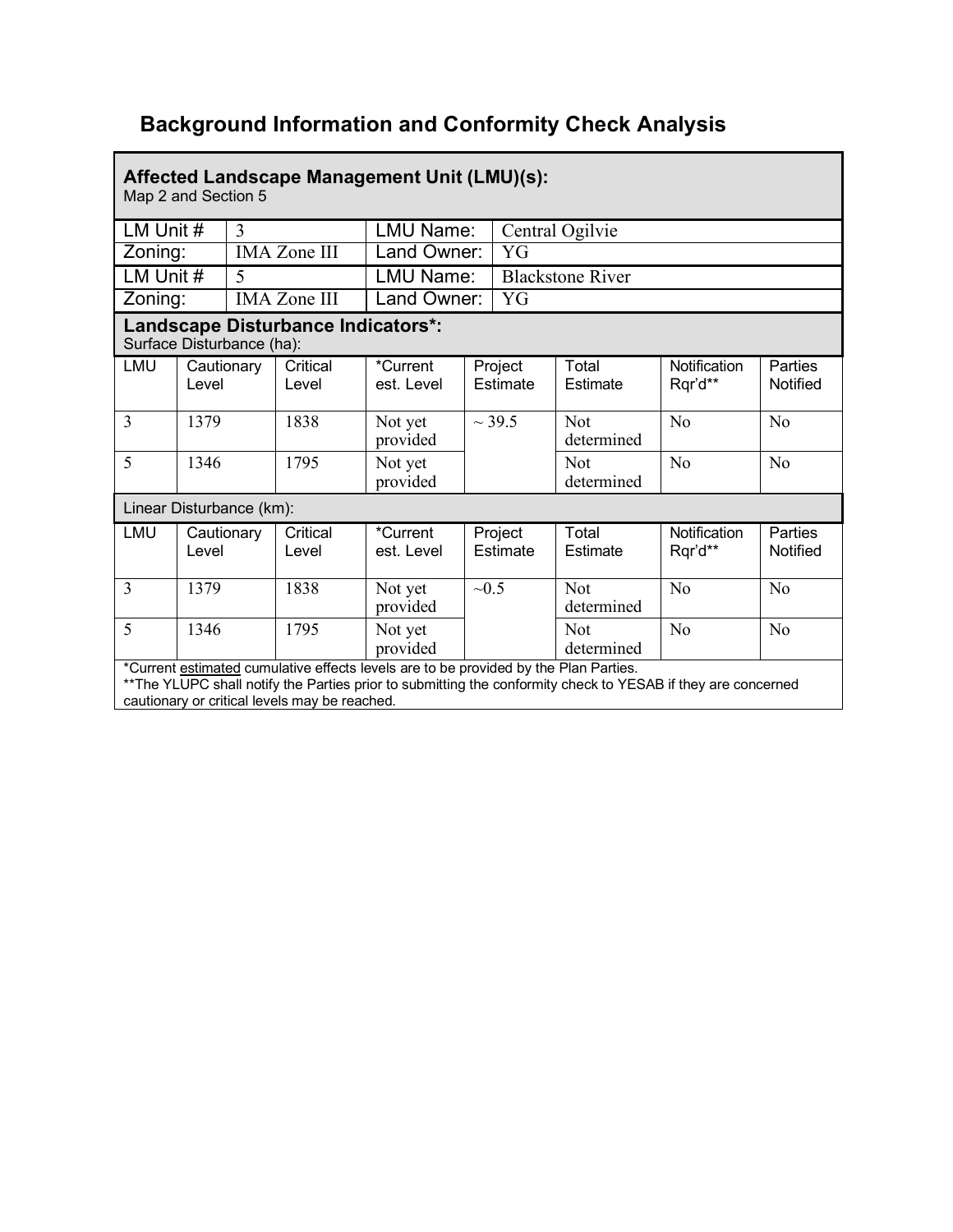| <b>Special Management Considerations: (Section 5, LMUs)</b> |                                                                                                                                                                                                                                                                                                                                                                                                                                                                                                                                                                                                                                                                                                                                                                                                                                                                                                     |  |  |  |
|-------------------------------------------------------------|-----------------------------------------------------------------------------------------------------------------------------------------------------------------------------------------------------------------------------------------------------------------------------------------------------------------------------------------------------------------------------------------------------------------------------------------------------------------------------------------------------------------------------------------------------------------------------------------------------------------------------------------------------------------------------------------------------------------------------------------------------------------------------------------------------------------------------------------------------------------------------------------------------|--|--|--|
| <b>LMU</b>                                                  | <b>Special Management Consideration</b>                                                                                                                                                                                                                                                                                                                                                                                                                                                                                                                                                                                                                                                                                                                                                                                                                                                             |  |  |  |
| $\overline{3}$                                              | IMA Zone III = Integrated Management Area – Moderate Development<br>$\bullet$<br>Moderate ecological and heritage/cultural values within a moderately sensitive<br>$\circ$<br>biophysical setting.<br>Conservative levels of land use are consistent with Zone III objectives.<br>$\circ$<br>Subsequent Dempster Highway sub-regional land use plan may apply to eastern part of<br>$\bullet$<br>unit – Dempster Corridor to be managed consistent with IMA Zone III objectives.<br>The Plan shows the Dempster Highway Corridor as a two-km-wide corridor for<br>$\circ$<br>purposes of illustration only.<br>sub-regional planning should be completed for the Dempster Highway Corridor. The<br>$\circ$<br>sub-regional planning area will be defined by the participating governments.<br>Major River Corridor management directions apply along the Ogilvie River (see<br>$\bullet$<br>below). |  |  |  |
| 5                                                           | IMA Zone III = Integrated Management Area - Moderate Development<br>$\bullet$<br>Moderate ecological and heritage/cultural values within a moderately sensitive<br>$\circ$<br>biophysical setting.<br>Conservative levels of land use are consistent with Zone III objectives.<br>$\circ$<br>Major River Corridor management directions apply along the Ogilvie and Blackstone<br>٠<br>Rivers.<br>Dempster Corridor management directions apply near the Dempster Highway.<br>$\bullet$                                                                                                                                                                                                                                                                                                                                                                                                             |  |  |  |
| Major<br>River<br>Corridor                                  | Major River Corridors are currently defined as centre line of the river channel with a<br>$\bullet$<br>one-km buffer on each side.<br>To limit potential effects on these rivers, new permanent infrastructure should not<br>$\bullet$<br>be allowed along them.<br>Maintaining the ecological and visual integrity of Major River Corridors is a key<br>$\bullet$<br>strategy for attaining both environmental and social Plan goals.                                                                                                                                                                                                                                                                                                                                                                                                                                                              |  |  |  |
| Dempster<br>Highway<br>Corridor                             | Land adjacent to the Dempster Highway requires special management:<br>$\bullet$<br>The Plan shows the Dempster Highway Corridor as a two-km-wide corridor<br>$\circ$<br>for purposes of illustration only.<br>Subsequent Dempster Highway land use plan may apply near the Dempster<br>$\circ$<br>Highway.<br>As with all human-caused disturbances, high standards of restoration should<br>$\circ$<br>apply to all new surface disturbances within the corridor (e.g., gravel pits and<br>telecommunications infrastructure).                                                                                                                                                                                                                                                                                                                                                                     |  |  |  |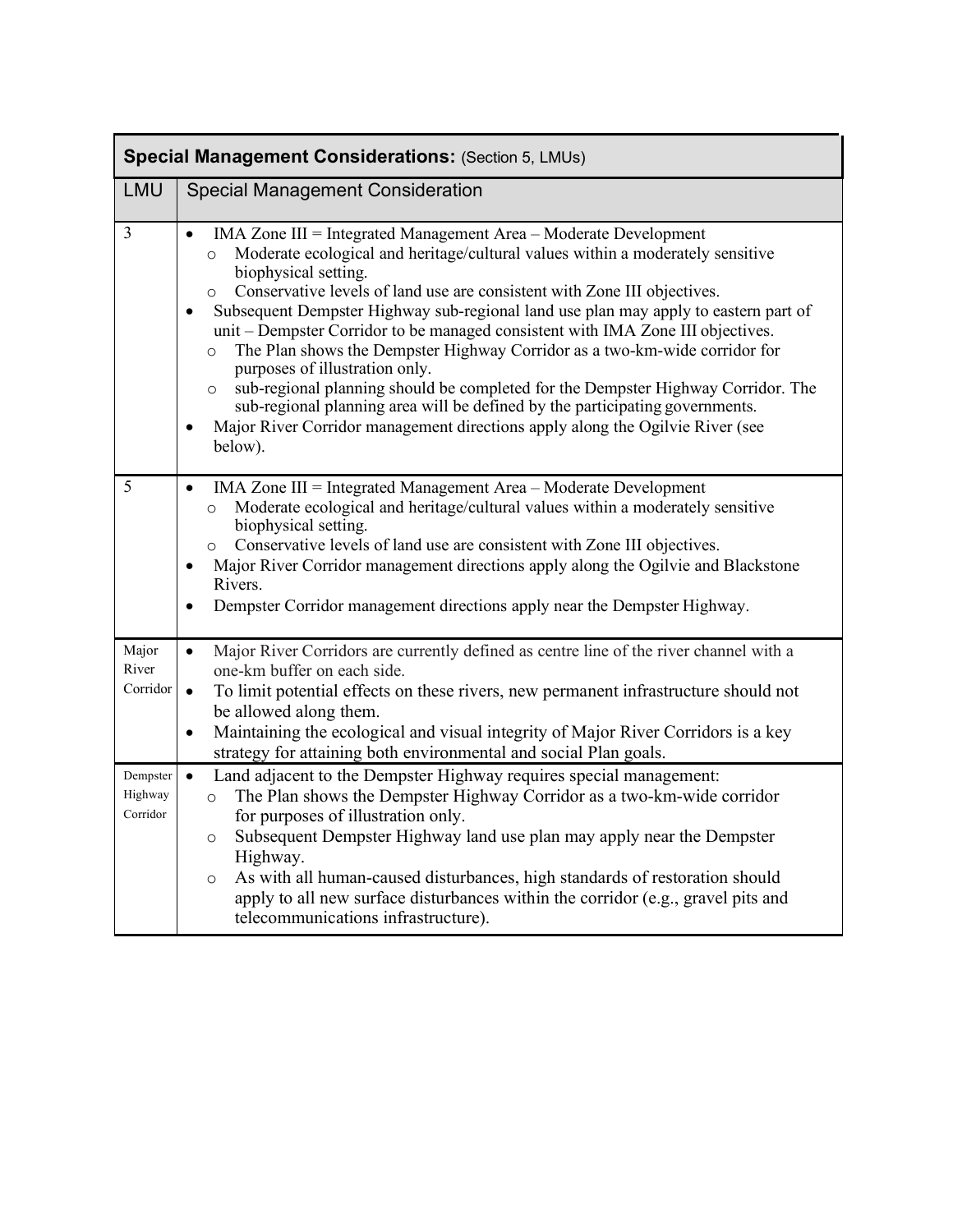| <b>Affected Values and General Management Directions (GMD):</b> (Section 4)<br>Only include values identified in LMU. If no GMDs exist or are relevant, do not include in this table. |                                                                                                                                                                                                                                                                                                                                                                                                                                                                                                                                                                                                                                                                                                                                                                                                                                                                                                                                           |  |  |  |
|---------------------------------------------------------------------------------------------------------------------------------------------------------------------------------------|-------------------------------------------------------------------------------------------------------------------------------------------------------------------------------------------------------------------------------------------------------------------------------------------------------------------------------------------------------------------------------------------------------------------------------------------------------------------------------------------------------------------------------------------------------------------------------------------------------------------------------------------------------------------------------------------------------------------------------------------------------------------------------------------------------------------------------------------------------------------------------------------------------------------------------------------|--|--|--|
| <b>Ecological Resources:</b>                                                                                                                                                          | <b>Corresponding GMD:</b>                                                                                                                                                                                                                                                                                                                                                                                                                                                                                                                                                                                                                                                                                                                                                                                                                                                                                                                 |  |  |  |
| <b>WILDLIFE and</b><br><b>TERRESTRIAL</b><br><b>HABITATS</b>                                                                                                                          | Reduce size, intensity and duration of human-caused physical surface<br>$\bullet$<br>disturbances (e.g., utilize low impact seismic, winter roads and<br>principle of full reclamation).<br>Avoid or reduce activities in significant wildlife habitats during<br>$\bullet$<br>important biological periods (e.g., utilize timing windows).<br>Porcupine Caribou are typically in the region during winter period<br>$\bullet$<br>(December – March)<br>The project areas are in Peregrine and Gyrfalcon key areas<br>٠<br>Reduce other human land use-related disturbances such as noise, smell<br>and light.                                                                                                                                                                                                                                                                                                                            |  |  |  |
| <b>HYDROLOGY and</b><br><b>AQUATIC HABITATS</b>                                                                                                                                       | Minimize surface and vegetation disturbance in riparian areas.<br>$\bullet$<br>Avoid or minimize industrial land use activities in wetlands and<br>$\bullet$<br>riparian areas.<br>Avoid in-stream aggregate (gravel) extraction.<br>٠<br>Prohibit direct disturbance to sensitive over-wintering and spawning<br>$\bullet$<br>habitats.                                                                                                                                                                                                                                                                                                                                                                                                                                                                                                                                                                                                  |  |  |  |
| Heritage, Social,<br><b>Cultural Resources:</b>                                                                                                                                       | <b>Corresponding GMD:</b>                                                                                                                                                                                                                                                                                                                                                                                                                                                                                                                                                                                                                                                                                                                                                                                                                                                                                                                 |  |  |  |
| Economic                                                                                                                                                                              | Avoid or minimize land use conflicts by avoiding or reducing the level<br>$\bullet$<br>of land use activities in important subsistence harvesting and current<br>community use areas.<br>Avoid or reduce activities in significant heritage and current<br>٠<br>community use areas during important seasonal use periods (e.g.,<br>utilize timing windows).<br>$\bullet$<br>Where impacts to identified heritage and cultural sites and<br>$\bullet$<br>resources may occur, implement the following appropriate<br>mitigation practices.<br>Establish work camps associated with resource exploration and<br>٠<br>development activity near areas of resource production, and<br>away from identified heritage routes, historic sites, and current<br>community use areas.<br>Implement immediate stop work orders if evidence of heritage or<br>٠<br>cultural values is detected, to assess significance.<br><b>Corresponding GMD:</b> |  |  |  |
| Development:                                                                                                                                                                          |                                                                                                                                                                                                                                                                                                                                                                                                                                                                                                                                                                                                                                                                                                                                                                                                                                                                                                                                           |  |  |  |
| <b>Aggregate Resources</b>                                                                                                                                                            | At this time, specific policy recommendations regarding aggregate<br>resources are not required.                                                                                                                                                                                                                                                                                                                                                                                                                                                                                                                                                                                                                                                                                                                                                                                                                                          |  |  |  |

**The Community**